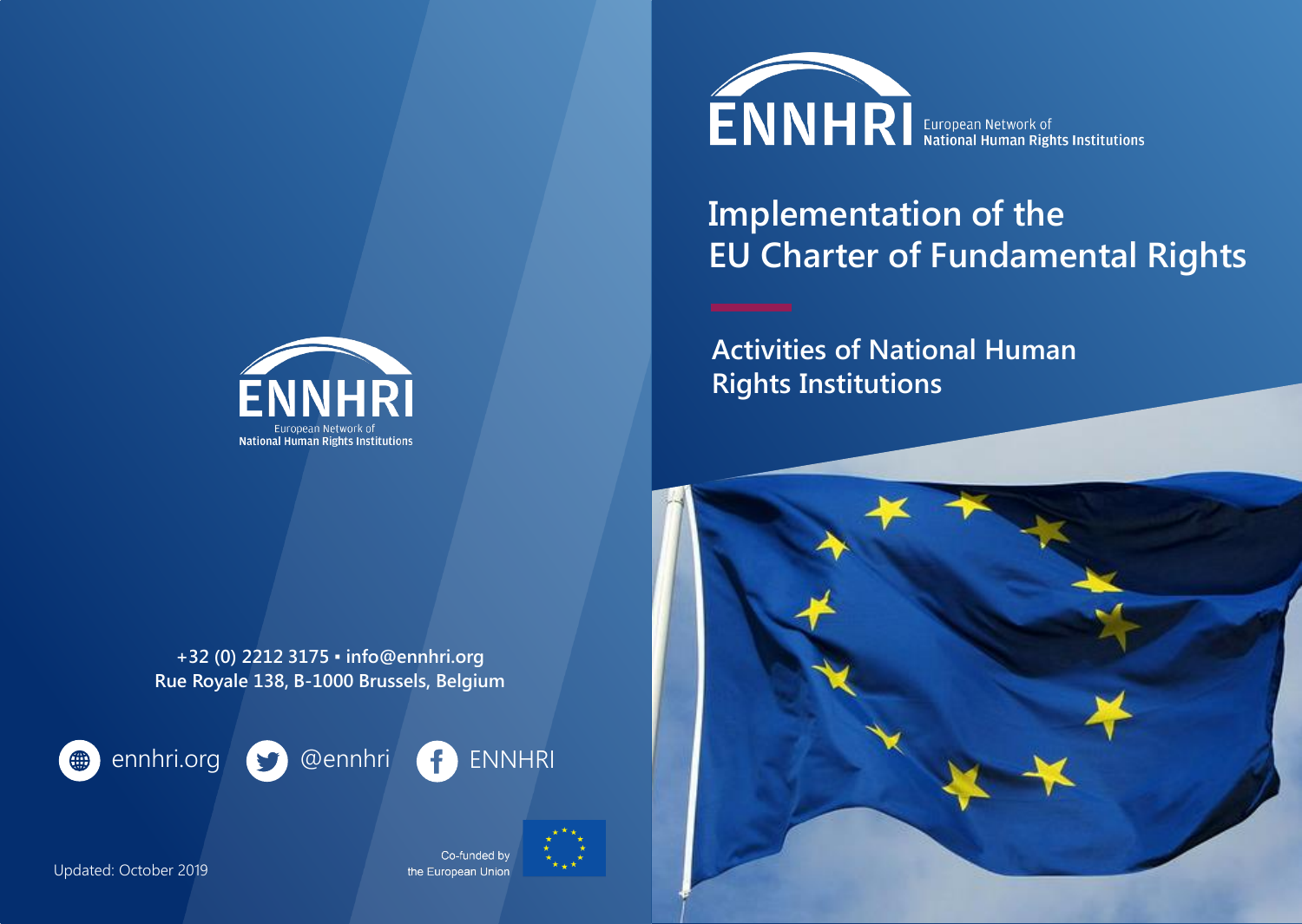# ennhri.org @ennhri ENNHRI

## **Introduction**

The European Charter of Fundamental Rights (the Charter) enshrines in European Union law the fundamental rights of citizens and all individuals under the Members States' jurisdiction, strengthening the protection of fundamental rights in the EU and making them more visible for rights holders.

The Charter applies to EU institutions, but equally to national actors where these are acting within the scope of EU law. However, according to research<sup>1</sup> there is insufficient awareness and implementation of the Charter at national level. Indeed, the day-to-day use of the Charter appears limited in the 28 EU Member States.<sup>2</sup>

NHRIs work towards the implementation of all international human rights standards at national level, through their broad state mandate to promote and protect human rights. They both form part of, and support, an effective justice system, throughout Europe. They are therefore essential to the implementation of the Charter, as well as to access to justice for individuals throughout Europe.

ENNHRI, the European Network of National Human Rights Institutions, has collected practices from its members to show how NHRIs across Europe are working towards the national implementation of the Charter.

- **1. 2015 Eurobarometer Survey on Awareness of the Charter**
- **2. See on the chapter "EU Charter of Fundamental Rights and its use by Member States" as regularly included in the "Fundamental Rights Report" published annually by the European Union Agency for Fundamental Rights (FRA)**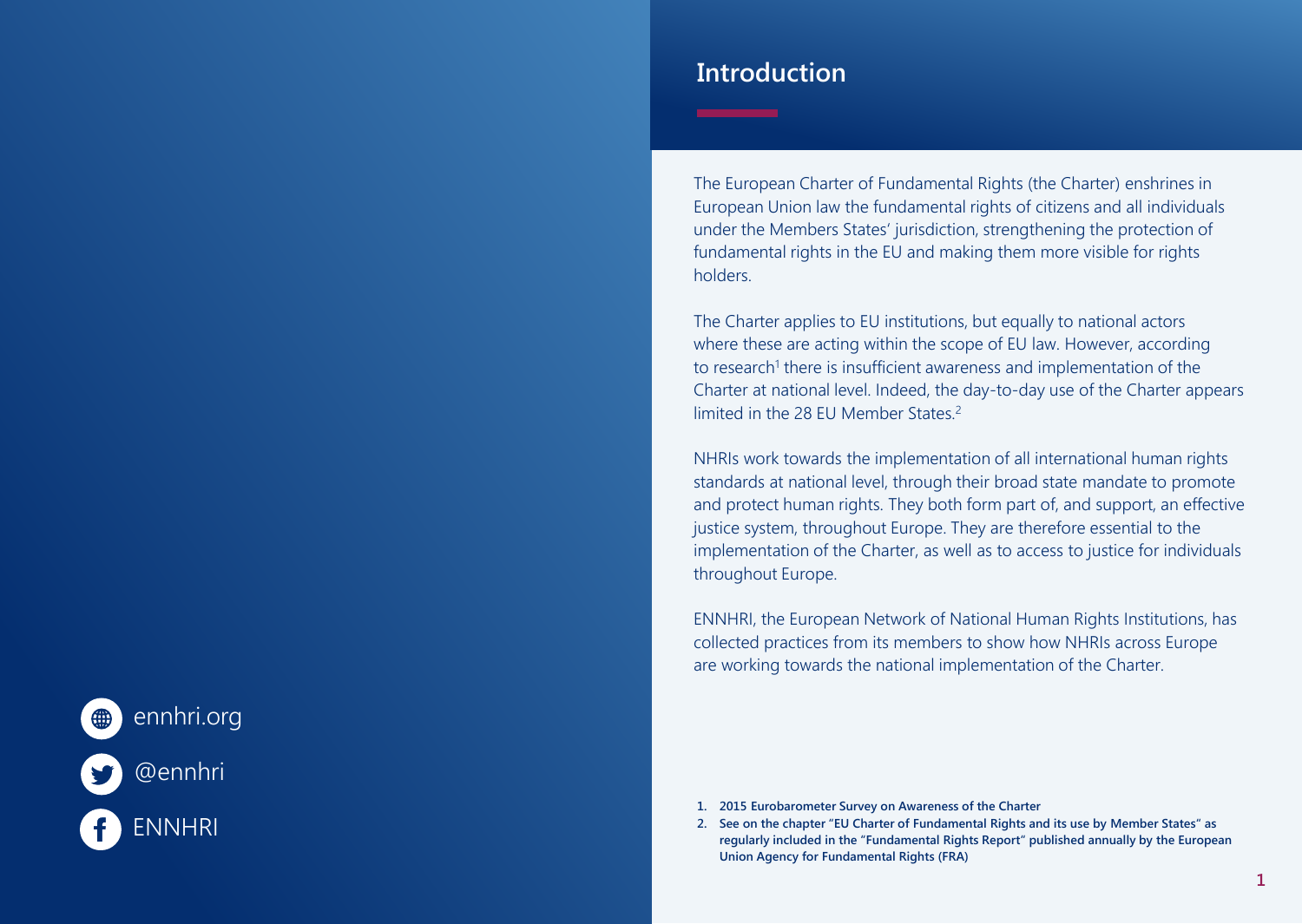## **Main features of the Charter**

## **When does the Charter apply at national level?**

The Charter of Fundamental Rights of the European Union (Charter) is a unique and modern human rights instrument which aims to strengthen the protection of fundamental rights in the European Union (EU).

The Charter was adopted in 2000 in Nice and became legally binding upon entry into force of the Lisbon Treaty, in 2009. Being part of the EU, the Charter has supremacy over national law and its provisions may have direct effect in the legal systems at national level.

The Charter brings together all fundamental rights protected in the EU as they result from the established case-law of the Court of Justice of the European Union (CJEU), the European Convention for the Protection of Human Rights and Fundamental Freedoms (ECHR) and common constitutional traditions of the Member States.

#### **The Charter**

- ✔ Can have direct effect and its provisions can be invoked before national courts
- $\checkmark$  Applies to the EU institutions
- Applies to the EU Member States, when they act within the scope of EU law
- ✔ Covers civil and political, as well as economic, social and cultural rights
- Includes modern rights, such as: data protection, the right to a good, administration, the freedom to conduct a business and the rights of the elderly

The Charter applies to the EU institutions and to the Member States when they act within the scope of EU law (Art.51). The EU institutions are bound by the Charter in all contexts, which gives it the potential to promote a stronger human rights culture within the EU. The Charter applies in addition to other international human rights standards or national constitutional guarantees of human rights protection.

#### Member States **act within the scope** of EU law when:

- applying a provision of EU law (apart from the Charter itself);
- applying national law transposing EU legislation<sup>3</sup>;
- applying provisions of national procedural law to enforce substantive provisions under EU law<sup>4</sup>;
- applying a provision of national law otherwise intended to implement EU law or pursue its objectives (directly or indirectly) $5/2$
- exercising discretion allowed for in a piece of EU legislation<sup>6</sup>; or
- exercising discretion allowed for by derogation clauses in the context of the fundamental freedoms (goods, services, workers and capital), as laid down in the EU Treaties.<sup>7</sup>

#### Member States **do not act within the scope** of EU law when:

- acting in a field in which the EU holds a competence but has not yet legislated on<sup>8</sup>; or
- acting in the scope of transposing legislation that goes beyond the requirements laid down in EU legislation (higher national standards, 'goldplating').<sup>9</sup>
- **3. Case C-5/88 Wachauf, EU:C:1989:321**
- **4. Case C-279/09 DEB, EU:C:2010:811**
- **5. Case C-206/13 Siragusa, EU:C:2014:126**
- **6. Joined Cases C-411/10 and C-483/10 N.S. 9. Case C-198/13 Hernández and others, and others, EU:C:2011:865**
- **7. Case C-260/89 ERT, EU:C:1991:254**
- **8. Case C-198/13 Hernández and others, EU:C:2014:2055; Case C-309/96 Annibaldi, EU:C:1997:631**
- **EU:C:2014:2055**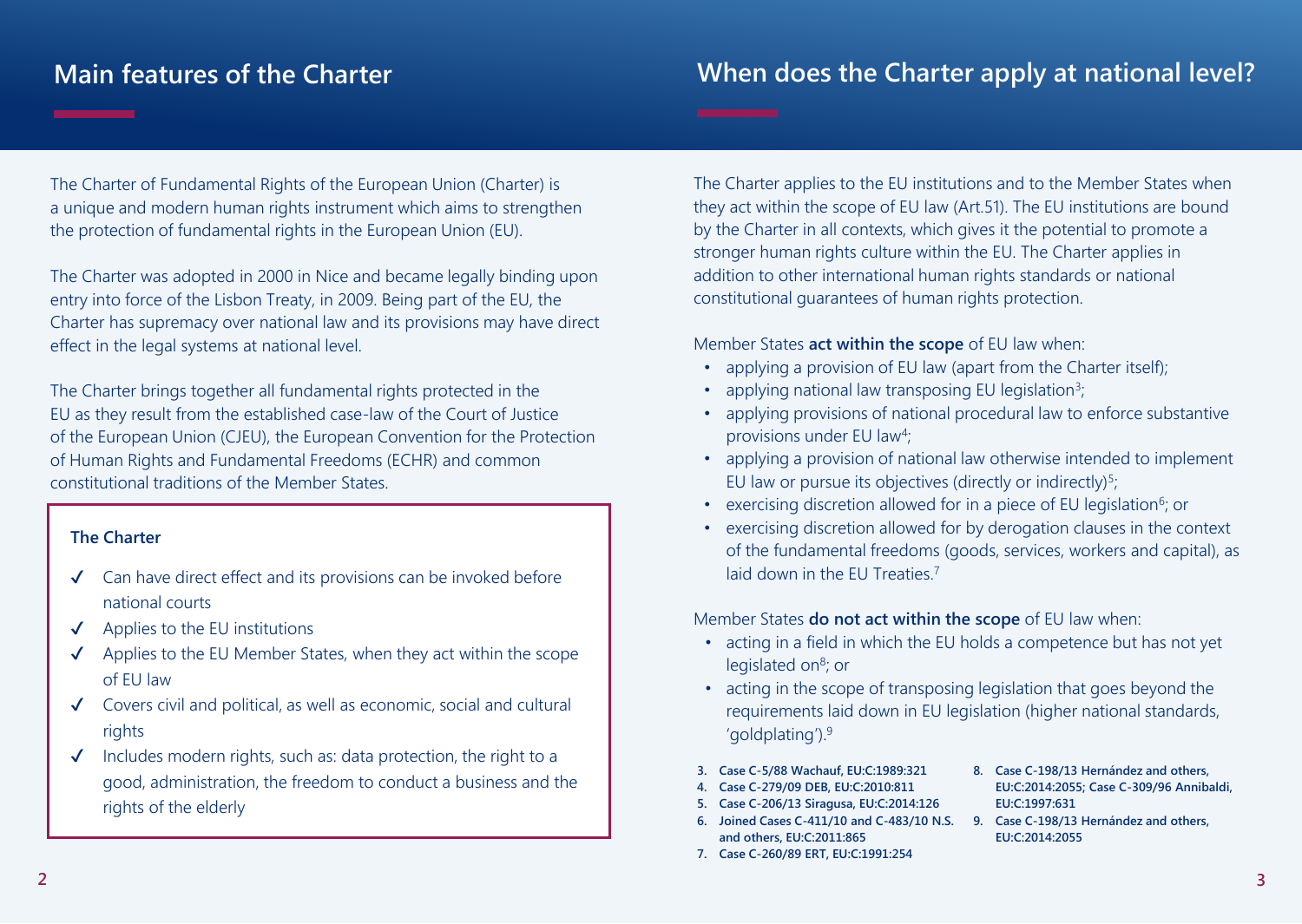## **How do NHRIs use the Charter in their work?**

NHRIs use the Charter through their broad state mandates, which include monitoring, advising government and parliament, complaints-handling, legal assistance, reporting human rights education, training, and awareness raising. These functions are mutually reinforcing for the implementation of fundamental rights.



## **1. Human rights monitoring**

Human rights monitoring is a crucial task of NHRIs, through which they gather, verify, and use information to address the human rights situation in their country. Human rights monitoring is carried out to assess whether international human rights standards are met at the national level, through domestic legislation and policy, and their application in practice. A crucial tool for human rights monitoring are indicators, which are identified by NHRIs based on applicable human rights standards.

NHRIs use the Charter in their monitoring activities to assess the compatibility of states' (in)actions with human rights standards. The Charter can be used as a sole applicable standard on which to base a monitoring activity, or together with other human rights instruments. In such cases, the monitoring activity can be used to identify synergies or gaps between the Charter and other regional or international human rights standards, as well as between the EU standards and national legislation. Since the Charter provides stronger protection of certain rights, enshrines new and modern rights, benefits from the effects of EU law (supremacy and direct effect) and is also supported by the CJEU case-law, it can provide a valuable baseline in developing human rights indicators.

#### **Federal Migration Centre (Myria)**

In its 2015 annual report on migration, which combines statistics and a legal analysis of human rights compliance, the Belgian NHRI Myria developed a checklist for practitioners, civil servants and judges to assess if the best interest of the child is duly taken into account in their work. The checklist is based on human rights indicators under several legal sources, including the Charter at Article 24 (rights of the child) and Article 47 (right to an effective remedy and to a fair trial), which provides stronger protection in this regard than the European Convention on Human Rights.



#### **Ombudswoman of the Republic of Croatia**

During the preparation of its annual report, the Croatian NHRI uses a table of indicators relevant for specific legal areas. The table is composed of different legal instruments, including the Charter, which are used to assess national legislative provisions and the practice of state institutions.

## **2. Reporting**

Through their activities in the area of human rights protection and promotion, NHRIs gain valuable information on the human rights situation in their country. They share this knowledge with national and international bodies, through thematic or regular reports on the state's observance of human rights. Where needed, they also recommend measures for improvement of the human rights situation. NHRIs report to national parliaments as well as to regional and international human rights mechanisms, including UN bodies. Reporting may be a part of regular monitoring activities or result from specific research or case work.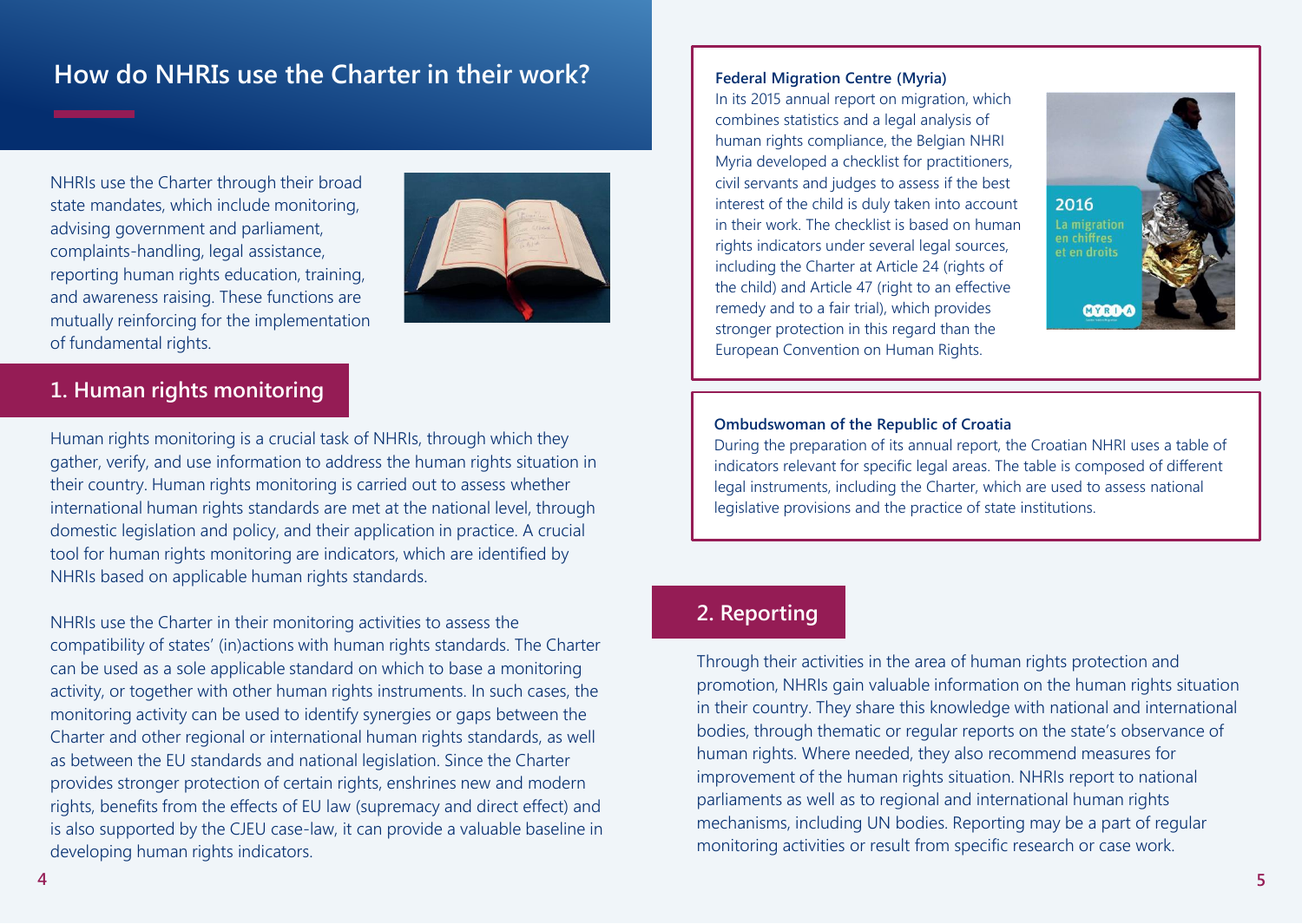The Charter, as a binding legal instrument, can strengthen NHRIs' analysis and reporting of the human rights situation. NHRIs report on compliance with the Charter, as well as other international human rights standards, when preparing reports submitted to national and regional bodies such as Parliaments, and also the Organization for Security and Cooperation in Europe, the Council of Europe and the EU institutions and agencies (EU Fundamental Rights Agency).

#### **Netherlands Institute for Human Rights**

In a recent recommendation on the living conditions in a shelter/camp for migrants<sup>10</sup>, the Netherlands NHRI referred to the Charter as one of the instruments protecting the right to non-discrimination.

itudy

#### **German Institute for Human Rights**

The German NHRI referred to the Charter with regards to the express prohibition of trafficking in its study on "Human Trafficking in Germany: Strengthening Victim's Human Rights". In this context, the reference to the Charter underscores the legal obligations incumbent upon the state.



**Human Trafficking** in Germany Strengthening Victim's Human Right Petra Follmar-Otto<br>Heike Rabe

#### **Northern Ireland Human Rights Commission**

The Northern Ireland NHRI has underlined that the Charter can strengthen analysis by reference to rights that are unique to the Charter such as good administration and intellectual property. The Northern Ireland NHRI refers to the Charter in its research reports; for example, its Annual Statement on human rights in Northern Ireland and its guidance for NHRIs in postconflict

areas, 'Disarmament, Demobilisation, and Reintegration: A Guide for National Human Rights Institutions'.<sup>11</sup>

## **3. Advisory functions**

Under the Paris Principles, NHRIs are responsible for advising their governments, parliaments and all relevant authorities on human rights issues. They make recommendations to national authorities in order to strengthen the promotion and protection of human rights. Within this function, NHRIs review existing laws, policies and practices and, where necessary, they recommend changes or the adoption of new measures to ensure compliance with human rights standards. This function is especially relevant in the context of EU law since EU legislation often leaves a wide margin of appreciation to the national legislator on how to transpose EU **Directives** 

As the Charter has direct effect, it has the potential to serve as a principal legal standard for NHRIs to advise national authorities on the compliance of existing or draft legislation (in the areas where the state activities or omissions fall in the scope of EU law). NHRIs use the Charter when preparing their policy interventions, assessment and recommendations addressed to national authorities and rely on the Charter to support advocacy for standards recognised by international law. The Charter plays a crucial role when NHRIs exercise their advisory functions, particularly in the transposition of EU Directives, and in areas where the Charter provides stronger protection of certain rights or concerns rights uniquely regulated in the Charter and related case-law.

#### **Ombudsman (Provedor de Justicia)**

In 2010 and 2012, the Portuguese NHRI recommended the Parliament to adopt a Code of Good Administrative Behaviour. This initiative was inspired by a similar action of the European Ombudsman and was based on the right to good administration being a fundamental right enshrined in the Charter (Article 41), which aims to protect citizens who enter into relation with public administration.

**<sup>10.</sup> http://www.mensenrechten.nl/publicaties/detail/36372 (in Dutch)**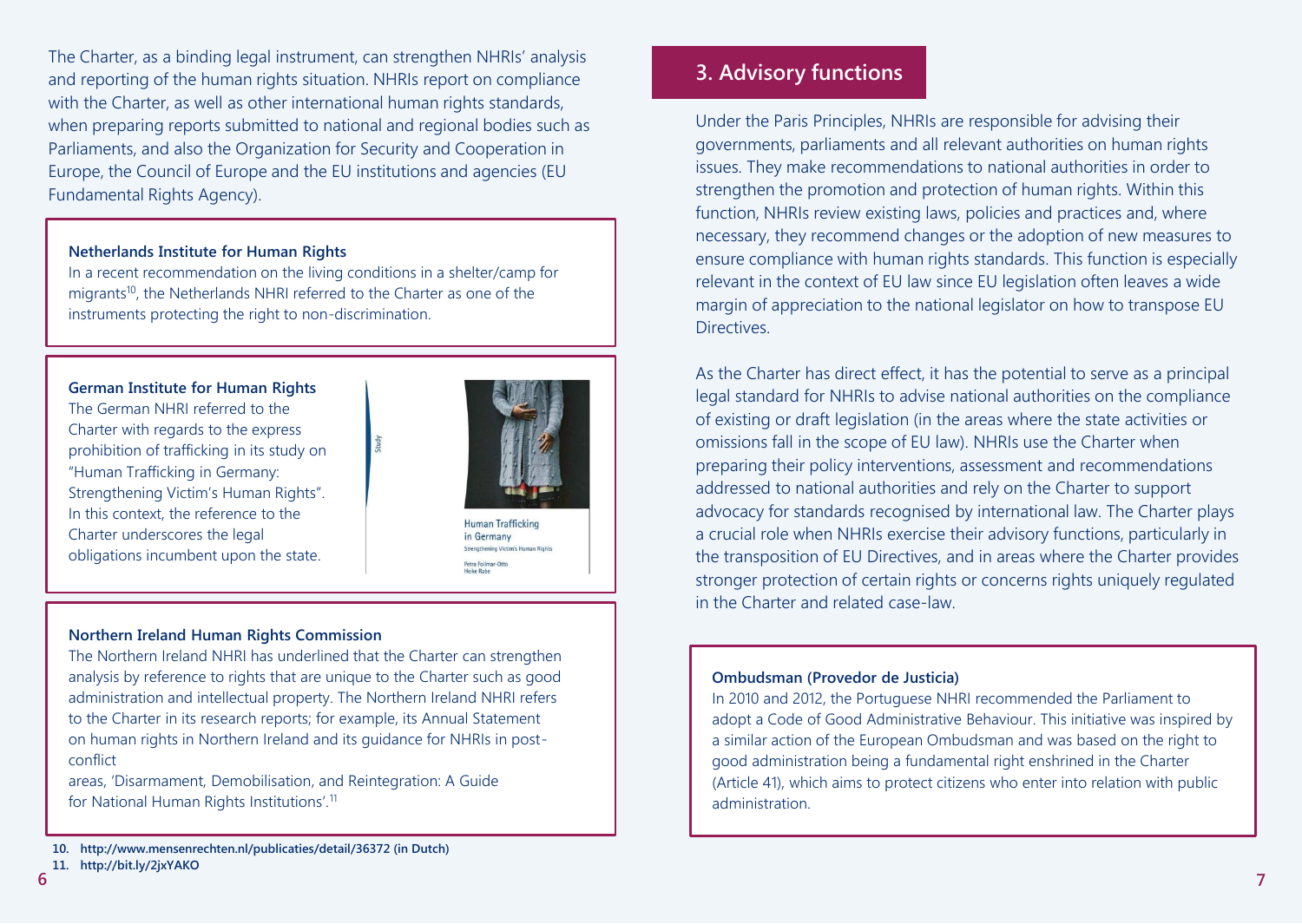#### **Interfederal Centre for Equal Opportunities (Unia)**

The Belgian NHRI relied on the Charter to elaborate a recommendation $12$  concerning the organisation and conditions of transport to schools for children with disabilities. The recommendation sets out that the current situation of limited availability of transport for children with disabilities leading to excessive journey times may lead to the violation of various human rights instruments, including the Charter (Article 4, prohibition of torture and inhuman or degrading treatment or punishment; Article 24, the rights of the child). Unia recommended that any balance between budgetary requirements and organizational requirements for transportation should be carried out primarily in the best interests of the child.



## **4. Complaints handling and litigation**

Within their human rights protection mandate, some NHRIs receive and investigate individual complaints alleging violations of human rights. Depending on the mandate, some NHRIs act as quasi-judicial bodies and upon hearing or investigating the complaint, issue binding or non-binding recommendations, as well as decisions. Some NHRIs have standing to represent those complaining of human rights violations before courts; intervene in court proceedings as third parties; challenge laws and practices before constitutional tribunals; or seek amicable settlement of individual cases. In general, NHRIs should be able to refer individuals to competent authorities and inform the complainants of their rights and available remedies.

In cases falling within the scope of EU law, NHRIs use the Charter alongside national and European legislation and can do so strategically to bring about structural changes, including the setting aside of incompatible national legislation. The example of Austria shows that in some legal systems the Charter is also used for constitutional review so that contradicting norms can be declared null and void before the Constitutional Court. Moreover, raising a legal argument based on the Charter may also open the avenue of sending a request for a preliminary ruling to the CJEU.

#### **Equality and Human Rights Commission**

The Great Britain NHRI used the Charter in litigation in Google vs. Vidal Hall and others in the Supreme Court [UKSC 2015/0097]. The EHRC applied to intervene in the case. The Charter was relied on to the effect that the right to the protection of personal data is a "right" within the meaning of the Charter and is of direct effect. The NHRI submitted that the Court of Appeal was correct to disapply a provision of the Data Protection Act 1998 which limited the right to claim compensation for distress.

#### **Irish Human Rights and Equality Commission**

The Irish NHRI relied on the Charter in the case of P. v. Chief Superintendent of the Garda National Immigration Bureau & Ors, in which the Irish NHRI appeared as amicus curiae in the proceedings. The case concerned human trafficking, and the Irish NHRI underlined that protection against trafficking is a right under the Charter. It argued that the applicant was entitled to an effective remedy under Article 47 of the Charter, in relation to a refusal of authorities to recognise a victim of human trafficking, as well as undue delay in reaching a decision on this matter. It also stated that the practice of human trafficking may violate human dignity as protected in Article 1 of the Charter. The Irish NHRI argued that Article 11(4) of Directive 2011/36/EU should be interpreted and applied in a manner that is compatible with the Charter. The High Court found that the State's administrative scheme for the protection of victims of human trafficking was inadequate in terms of the transposition of Directive 2011/36/EU, aimed at combating trafficking in human beings.

**<sup>12.</sup> http://unia.be/fr/legislation-et-recommandations/recommandationsdunia/recommandationconcernant-lorganisation-et-les-conditions-des-transports-sc (in French)**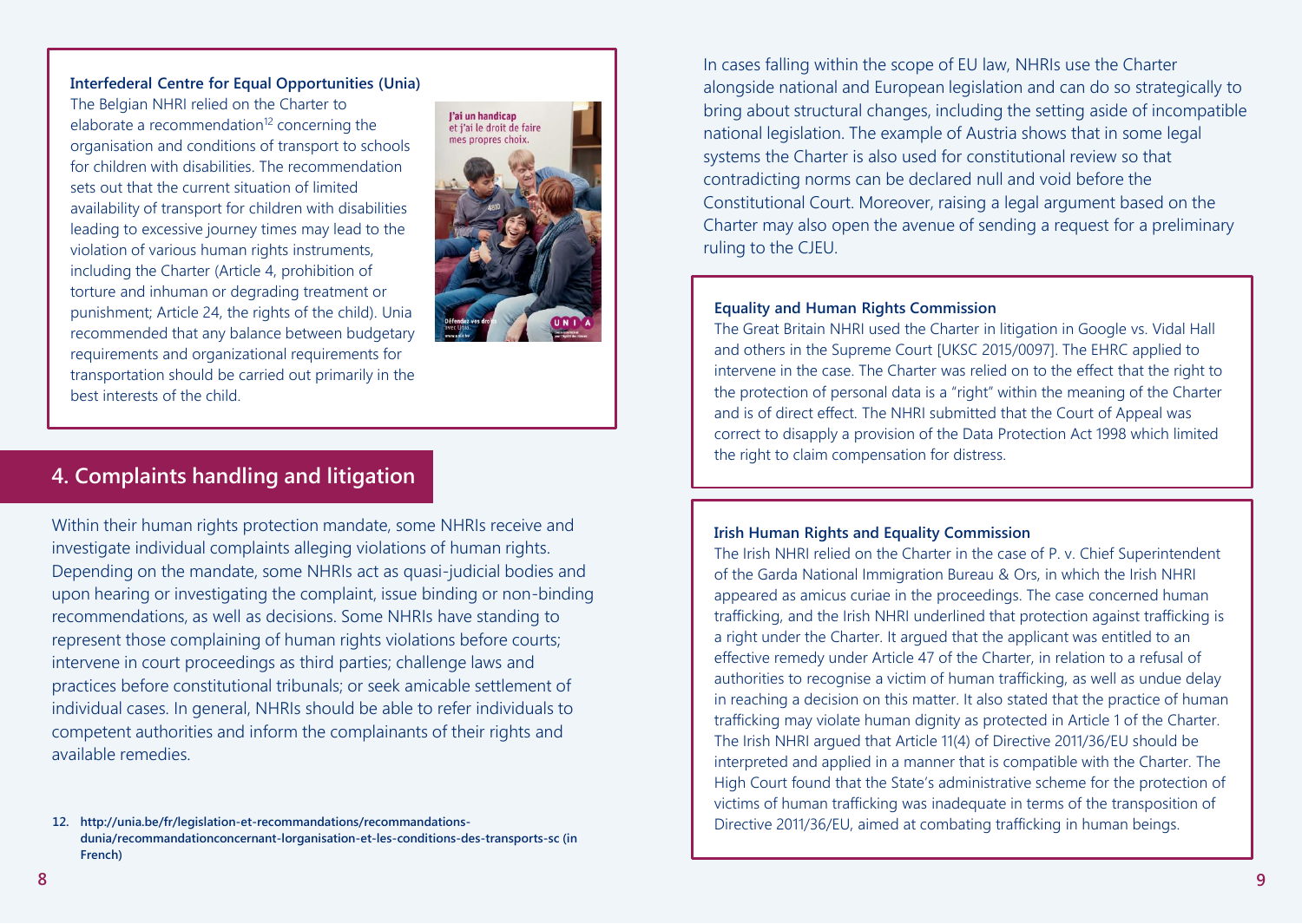#### **Polish Commissioner for Human Rights**

The Polish NHRI has been making use of the Charter in relation to rule of law issues. In 2016, it relied on the Charter in its request to the Constitutional Tribunal to declare new amendments to the Constitutional Tribunal Act unconstitutional. The NHRI highlighted several provisions undermining the independence of the judiciary and the rights to an effective remedy and to a fair trial guaranteed by the Article 47 of the Charter. It referred to Article 11 of the Charter in its appeal to the Constitutional Tribunal regarding a new law on the media. The NHRI argued that the Act violated guarantees of freedom of speech and media freedom by granting the government competence to arbitrary appointment and dismiss boards of public media, without any limitation of conditions and with no specific procedure.

## **5. Human rights education**

NHRIs provide human rights education, so that their targeted audience gains knowledge on their rights and remedies in case of violations, and learns about their responsibility for protecting and promoting human rights of others. NHRIs also carry out training for expert audiences, such as state officials, to protect human rights and avoid abuses within their work.

The added-value of the Charter is particularly relevant when NHRIs prepare human rights training for judges, policemen, prosecutors and other law enforcement authorities. NHRIs also include the Charter in trainings for civil society on different human rights mechanisms, and monitoring and reporting. As EU primary law, the Charter can apply directly to these actors and it is therefore essential to promote understanding of its scope of application and content.

#### **Danish Institute for Human Rights**

The Danish NHRI held a series of seminars<sup>13</sup> for lawyers and jurists on different issues regarding the Charter in cooperation with the EU Parliament and Danish Research for European Council. The topics included, inter alia, horizontal effect of the Charter, the relationship between the Charter and ECHR as well as the Charter's principle of equality and equal access to goods and services irrespective of gender, ethnicity and disability.

#### **Ombudswoman of the Republic of Croatia, Finnish Human Rights Centre and Polish Commissioner for Human Rights with EU FRA**

In 2019, the Croatian NHRI co-organised two trainings on the Charter in cooperation with the EU Agency for Fundamental Rights (FRA). One training was aimed at civil servants, focusing on policy and applicability of the Charter in legislative procedure. The other one was aimed at NGOs, focusing on how to use the Charter in strategic litigation and how to communicate such cases, notably addressing victims' reparation and women's rights.

The Finnish NHRI co-organised similar trainings with FRA on the use of the Charter nationally, aimed at ministries and ombuds offices at a high level. The particular themes addressed were data protection, privacy and health data. Also in partnership with FRA, the Polish NHRI organised two seminars for professional lawyers and NGOs, respectively. Special attention was given to practical aspects of formulating preliminary references to the CJEU in cases where the Charter might be useful.

#### **6. Awareness raising**

NHRIs promote a wide understanding and observance of human rights principles and standards. They increase public awareness, including through education, campaigns, publications, distributing information and materials, and by making use of media, NHRIs organise on different human rights topics.

**<sup>13.</sup> http://menneskeret.dk/projekter/seminar-series-and-book-on-the-european-charter-offundamentalright (in English)**